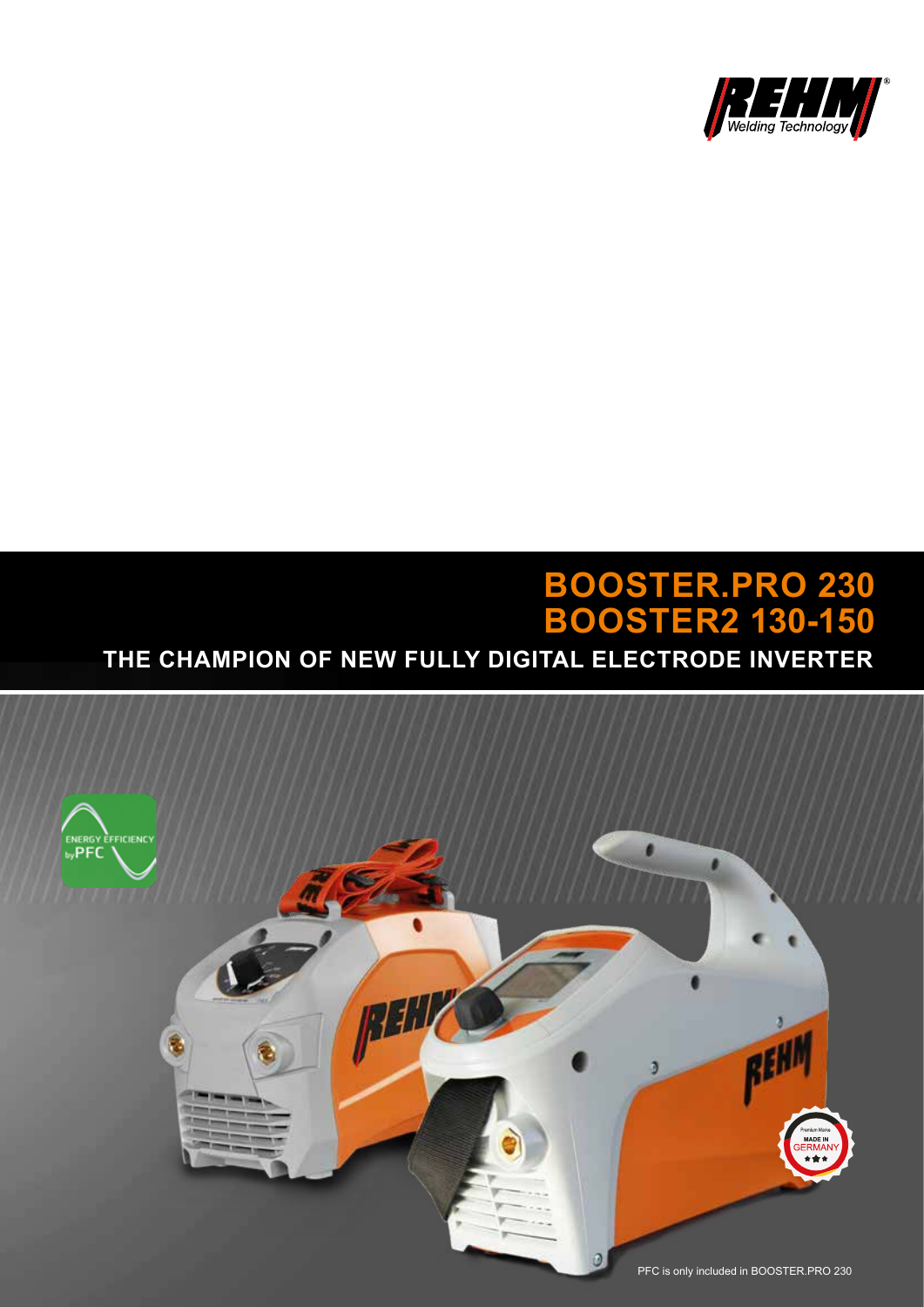# **THE BENCHMARK IN OPERATING WELDING MACHINES**



SIRIUS is a completely new type of digital operating system. SIRIUS simplifies the operation of complex digitally controlled processes. SIRIUS offers graphically dynamic and transparent visualization. SIRIUS enjoys the highest user acceptance. SIRIUS makes complex things easy.

# **THE NEW BOOSTER.PRO 230**

**The electrode welding machine for professionals - with new extended range of functions in the proven TIGER design.**



# **FULLY DIGITAL TECHNOLOGY**



All important information at a glance



Thanks to SIRIUS, the welding process can be optimized easily and quickly

- Ultra-fast, low-induction inverter
- Energy cost saving IMS-inverter technology with PFC
- Unique, functional appearance
- Fully insulated, protection class 2
- Suitable for generators
- Works with 100 m mains cable
- Housing made of impact-resistant plastic
- Splash water protected according to IP 23
- With the wide-range voltage range suitable for worldwide use
- REHM pre-save system the electronics is protected from a fall of up to 90 cm
- REHM warranty
- The integrated ventilation duct separates dirty cooling air from the electronics
- Impact-resistant control button R pilot
- Impact-resistant display
- Space-saving in a case as a set
- VRD operation as standard
- Welding voltage display
- Boost function brings maximum performance from 1-phase network
- Fuse hold function is used for network monitoring for work on weak fuses
- Made in Germany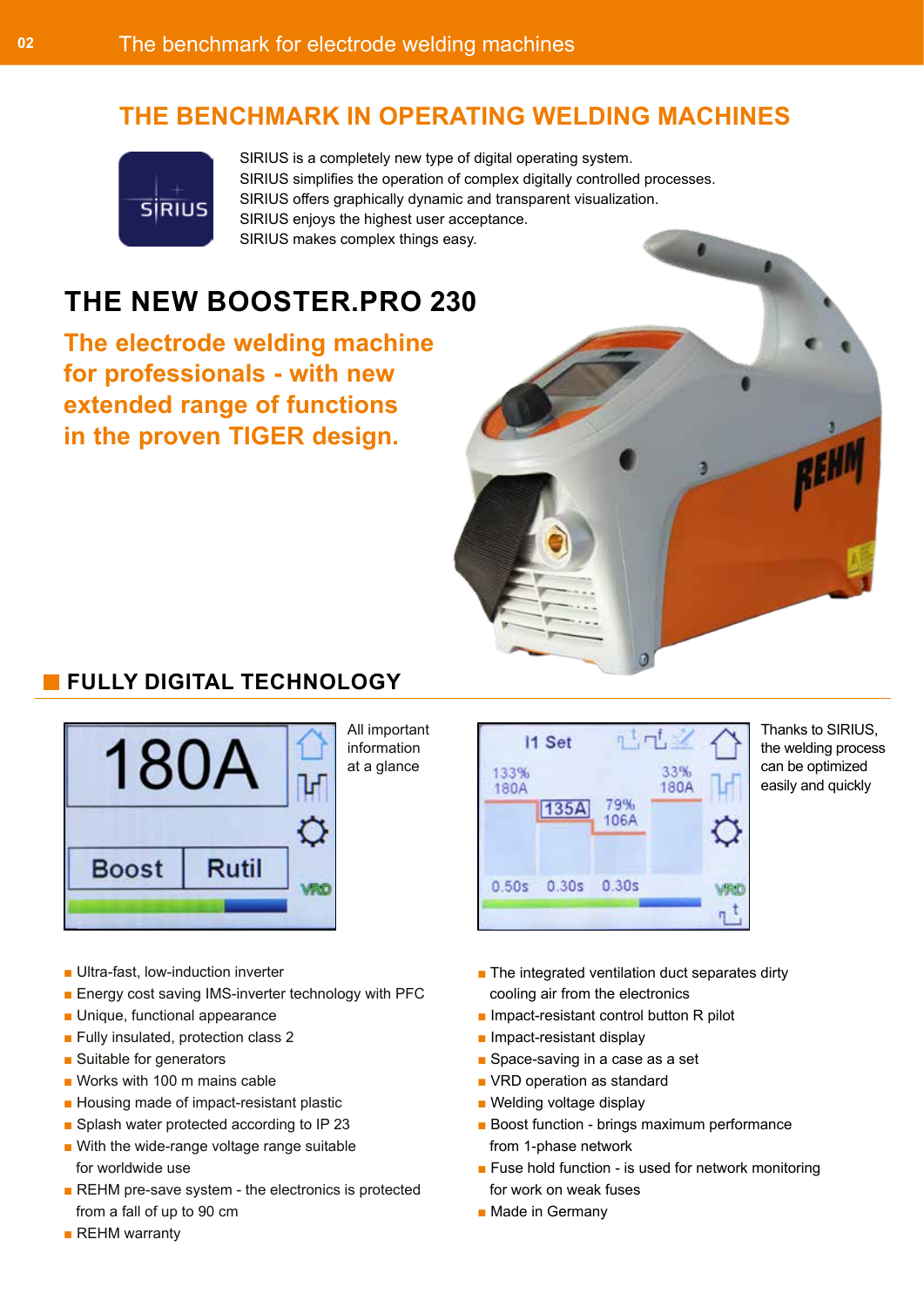# **BOOSTER.PRO 230** | The professional, for professionals



### **Electrode pulse welding**

Improves the welding properties in difficult positions, creates a higher gap bridging ability and is suitable for both visible seams and vertical seam welds.

### **Integrated Anti-Stick**

Prevents sticking and annealing electrode on the workpiece and thus also avoids weld defects.

### **ArcForce freely adjustable**

Stabilizes the arc - even with extreme short arc.

### **Hot start freely adjustable**

Facilitates safe ignition through short-term current increase.

### **SoftStart**

Stable arc at the start, for electrodes with low welding current.

### **LiftArc ignition**

Allows TIG welding.

### **Voltage Reduction Device (VRD)**

Standard with reduced open circuit voltage fitted. That means more safety for the user and more comfortable working in a humid environment.

# **Vertical seam welding without fir tree technology through pulse process**





High current = penetration Low current = controllability, full control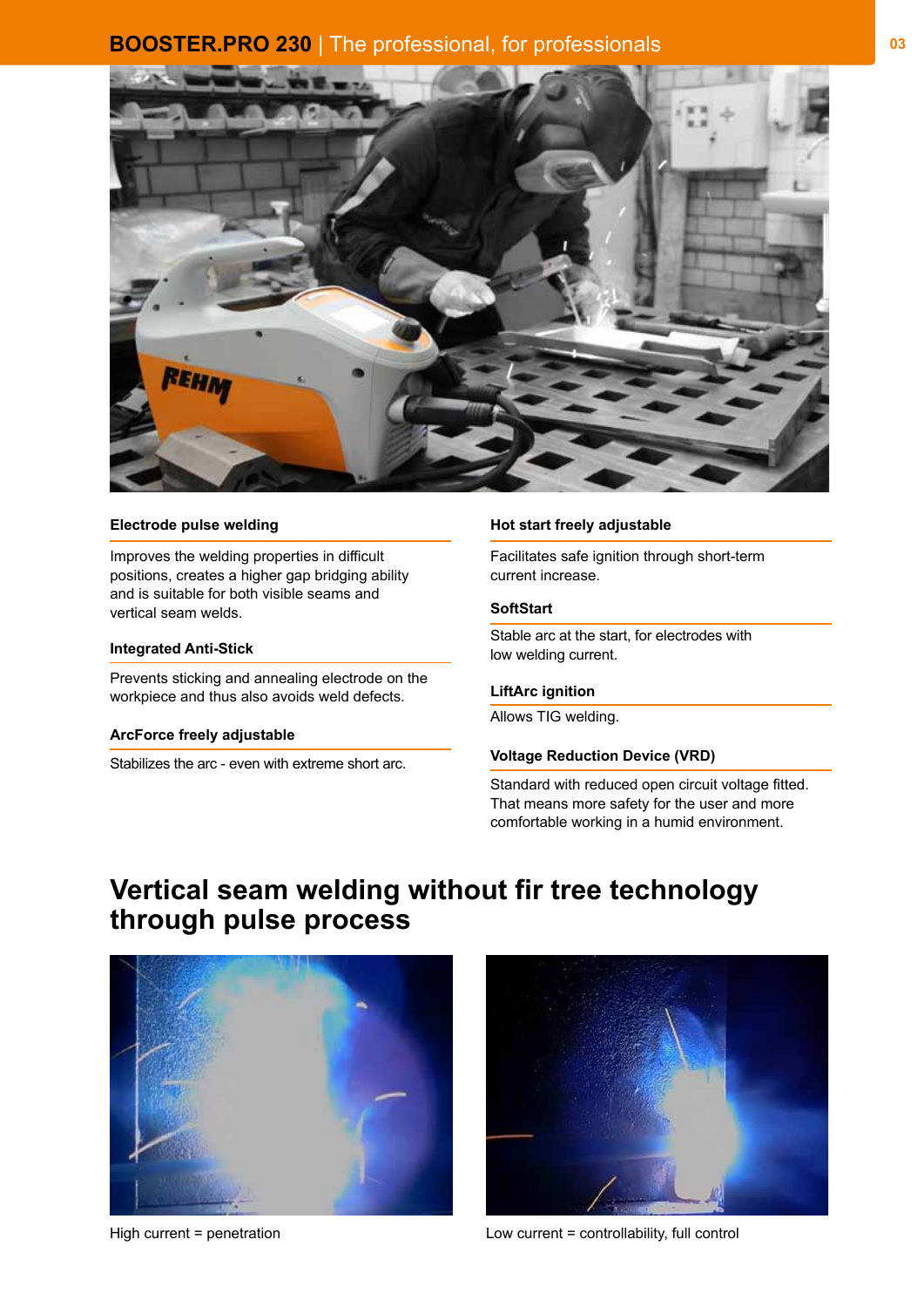## **ADJUSTMENT PARAMETERS**

- Welding current 1
- Welding current 2
- Hot start
- ArcForce
- Anti-stick
- Pulse times I1 and I2
- HYPER.PULS frequency up to 17,500 Hz

# **FUNCTIONALITY**

- Synergy characteristics for basic and rutile electrodes
- Safety hold function
- BOOSTER function
- Time pulses
- REHM HYPER.PULS
- VRD function (reduced open circuit voltage)
- TIG function with contact ignition





# **POWER FACTOR CONTROLLER (PFC)**



### **Energy saving**

The Power Factor Controller regulates the current consumption and adjusts it to the voltage curve. This ensures that existing power is used more effectively and saves up to 40% of the energy required.

### **Suitable for construction sites**

The BOOSTER.PRO 230 can be easily operated with longer power cables and generators by the PFC.

### **Worldwide operation**

The PFC enables operation on supply systems from 110V to 260V.

# **THE BENCHMARK FOR EFFICIENT WELDING**

- Compliance with the new regulation EU 2019/1784
- Highest energy efficiency
- Worldwide operation
- Clean consumption out of the supply network
- Use also in residential areas (useable anywhere)

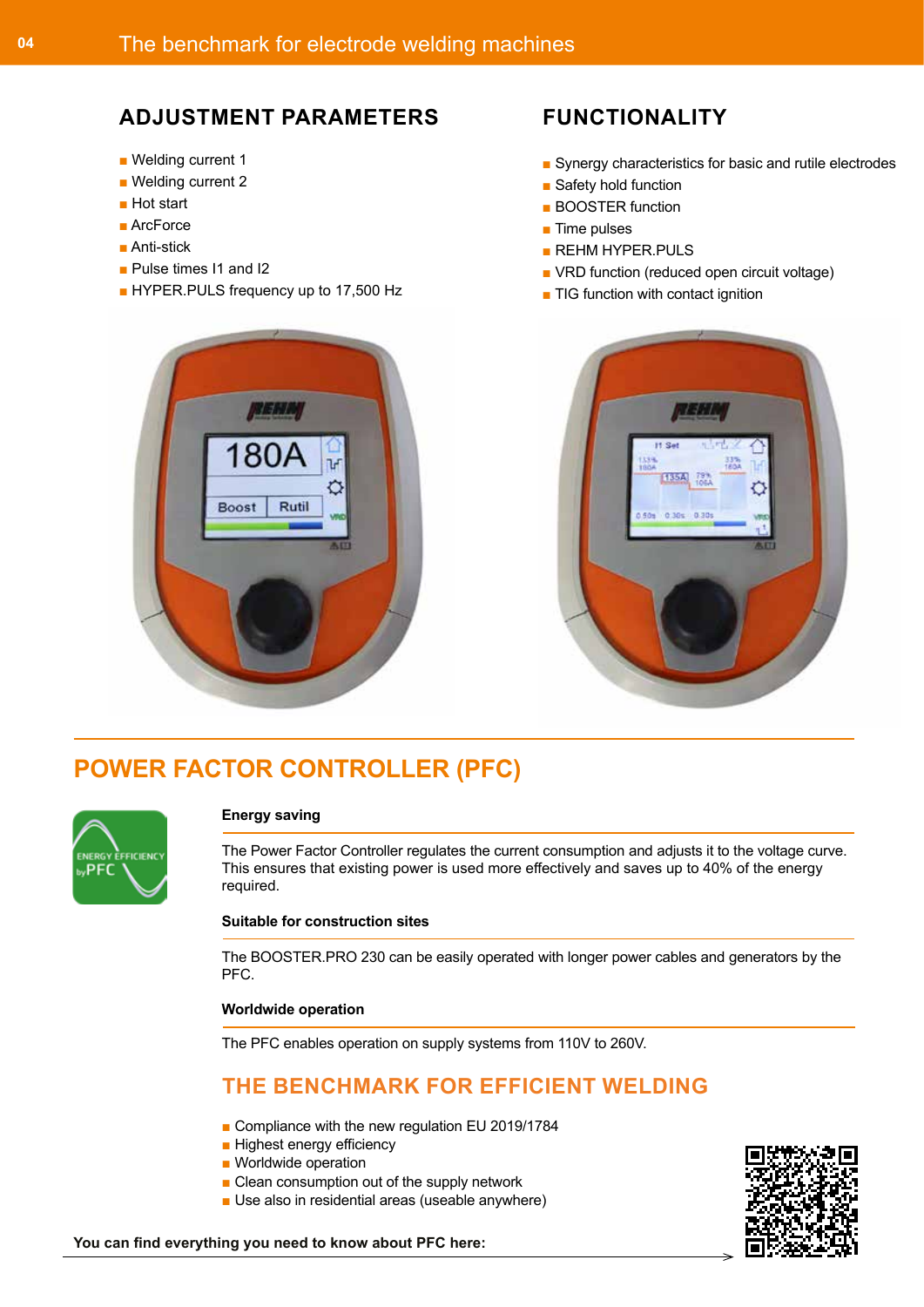# **TECHNICAL DETAILS**

| Setting range<br><b>TIG</b><br>Electrode (BOOSTER)<br>Electrode (fuse hold)              | [A]       | $4 - 230$<br>$20 - 180$<br>$20 - 150$ |
|------------------------------------------------------------------------------------------|-----------|---------------------------------------|
| Duty cycle (ED) at Imax.<br>TIG<br>Electrode (BOOSTER)<br>Electrode (fuse hold)          | [%]       | 35<br>40<br>60                        |
| Welding current at 100% ED<br><b>TIG</b><br>Electrode (BOOSTER)<br>Electrode (fuse hold) | [A]       | 160<br>140<br>140                     |
| Fuse (slow-blow)                                                                         | [A]       | 16                                    |
| Protection type                                                                          |           | <b>IP 23S</b>                         |
| Power factor                                                                             | [cos phi] | 0,99                                  |
| Power consumption at Imax.                                                               | [kVA]     | 5,8                                   |
| Mains voltage                                                                            | [V]       | 1 x 230                               |
| Mains frequency                                                                          | [Hz]      | $50 - 60$                             |
| Mains voltage tolerance                                                                  | [%]       | $+15/ -25$                            |
| Mains voltage tolerance with reduced power                                               | [V]       | $110 - 260$                           |
| Insulation class                                                                         |           | F                                     |
| Welding cable socket                                                                     | [mm]      | 13                                    |
| Weight                                                                                   | [kg]      | 6,7                                   |
| <b>Dimensions</b>                                                                        | [mm]      | 480 x 160 x 320                       |
| Item no.                                                                                 |           |                                       |
| <b>BOOSTER.PRO 230</b>                                                                   |           | 1513230                               |

# **OPTIONS** Item no.



**Set** BOOSTER.PRO 230 set incl. case, earth and electrode cable 25 mm², wire brush, chipping hammer 1513231

| <b>ACCESSORIES</b>                                         | Item no. |
|------------------------------------------------------------|----------|
| TIG torch with separate gas regulation                     |          |
| Torch TIG R TIG $141$ 4m VS26 + gas 3m                     | 7636186  |
| Torch TIG R TIG 211 4m VS26 + gas 3m                       | 7636174  |
| Earth cable                                                |          |
| Earth cable 25mm <sup>2</sup> 4m 13 400A clamp             | 7810101  |
| Electrode cable                                            |          |
| Electrode cable 25mm <sup>2</sup> 5m 13 260A clamp         | 7810201  |
| <b>Mounting case</b>                                       |          |
| Mounting case TIG.STAR, TIGER 180/182/230, BOOSTER.PRO 230 | 2600336  |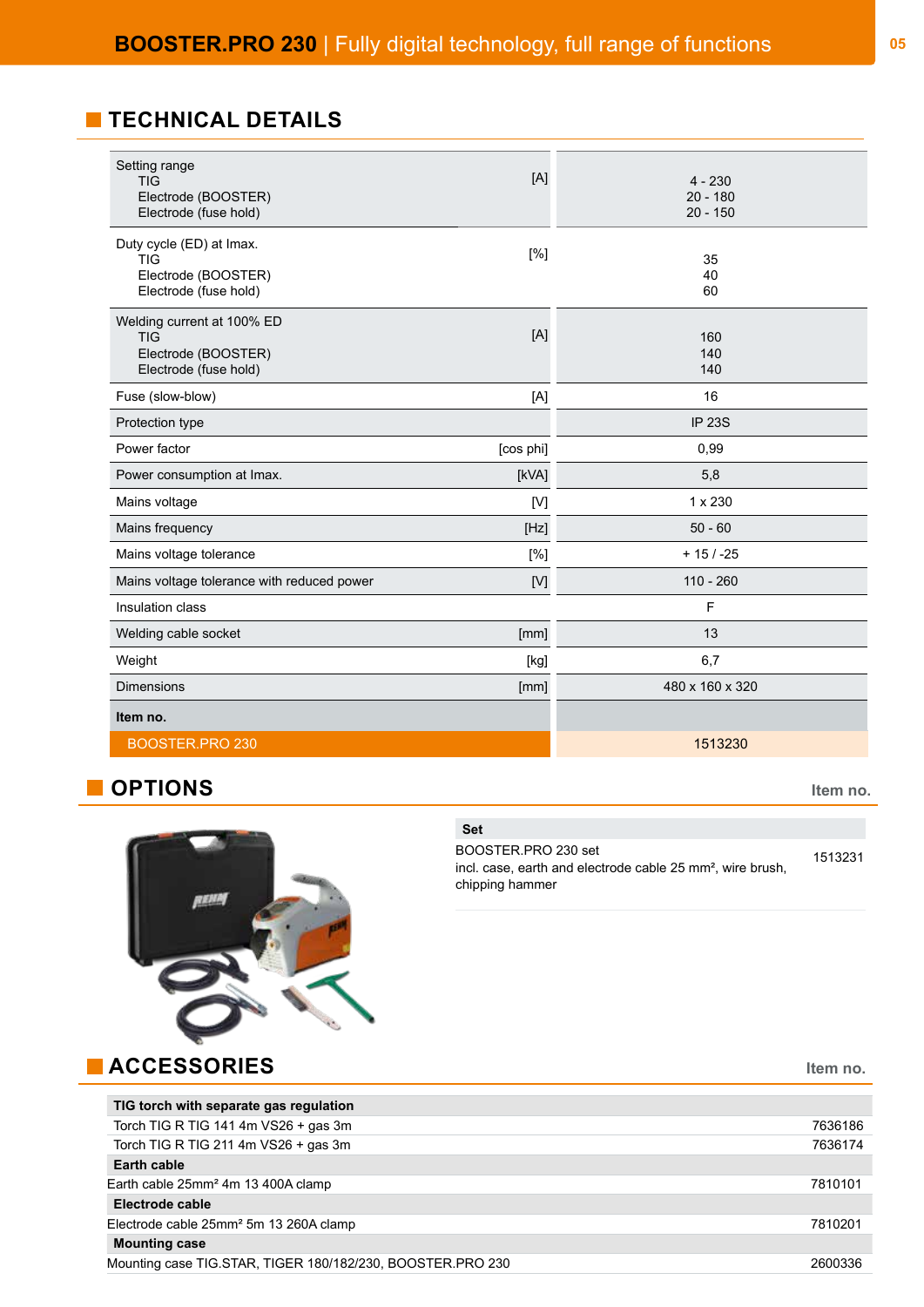# **BOOSTER2 130-150**

# **Ultra-modern technology. Uniquely implemented.**

# **A fault due to a fall or impact?**

Is excluded by the proven REHM Pre-save system. Being dropped from a height of 100 cm can always happen.

# **Power to weight ratio 65A/kg!**

The world champion in its class, with 150 A welding current and weighing only 2.3 kg.

# **Contamination of the electronics?**

The proven REHM cooling system that reliably keeps the cooling system and electronics separate from each other.

# **TECHNICAL DETAILS**

| <b>PERFORMANCE CLASS</b>            |             | 130             | 140          | 150       |
|-------------------------------------|-------------|-----------------|--------------|-----------|
| Setting range                       | [A]         | $5 - 130$       | $5 - 140$    | $5 - 150$ |
| Duty cycle (ED) at Imax.            | [%]         | 25              |              | 20        |
| Welding current at 100% DC          | $[{\sf A}]$ | 100             |              |           |
| Welding current at 60% DC           | [A]         | 117             |              |           |
| Fuse (slow-blow)                    | [A]         | 16              |              |           |
| Protection type                     |             |                 | <b>IP 23</b> |           |
| Power factor                        | [cos phi]   | 0,7             |              |           |
| Power consumption at Imax.          | [kVA]       | 4,2             |              |           |
| Mains voltage                       | [V]         | $1 \times 230$  |              |           |
| Mains frequency                     | [Hz]        | 50/60           |              |           |
| Welding cable socket                | [mm]        | 9               |              |           |
| Weigth                              | $[kg]$      | 2,3             |              |           |
| <b>Dimension LxWxH</b>              | [mm]        | 275 x 120 x 185 |              |           |
| Item no.                            |             |                 |              |           |
| <b>BOOSTER2</b> without accessories |             | 1503113         | 1503114      | 1503115   |

# **ACCESSORIES** Item no.

| <b>Welding equipment set</b>                                                                                                             |         |
|------------------------------------------------------------------------------------------------------------------------------------------|---------|
| Welding equipment set 16mm <sup>2</sup> 4m 9mm<br>(Earth cable and electrode cable, wire brush, chipping hammer, hand shield with glass) | 7580442 |
| Earth cable                                                                                                                              |         |
| Earth cable 16mm <sup>2</sup> 4m 9mm with 200A clamp                                                                                     | 7810107 |
| Electrode cable                                                                                                                          |         |
| Electrode cable 16mm <sup>2</sup> 5m 9mm with 260A clamp                                                                                 | 7810205 |
| <b>Mounting case</b>                                                                                                                     |         |
| Metal case TIGER 170DC, AC / DC, BOOSTER, BOOSTER2                                                                                       | 2105006 |
|                                                                                                                                          |         |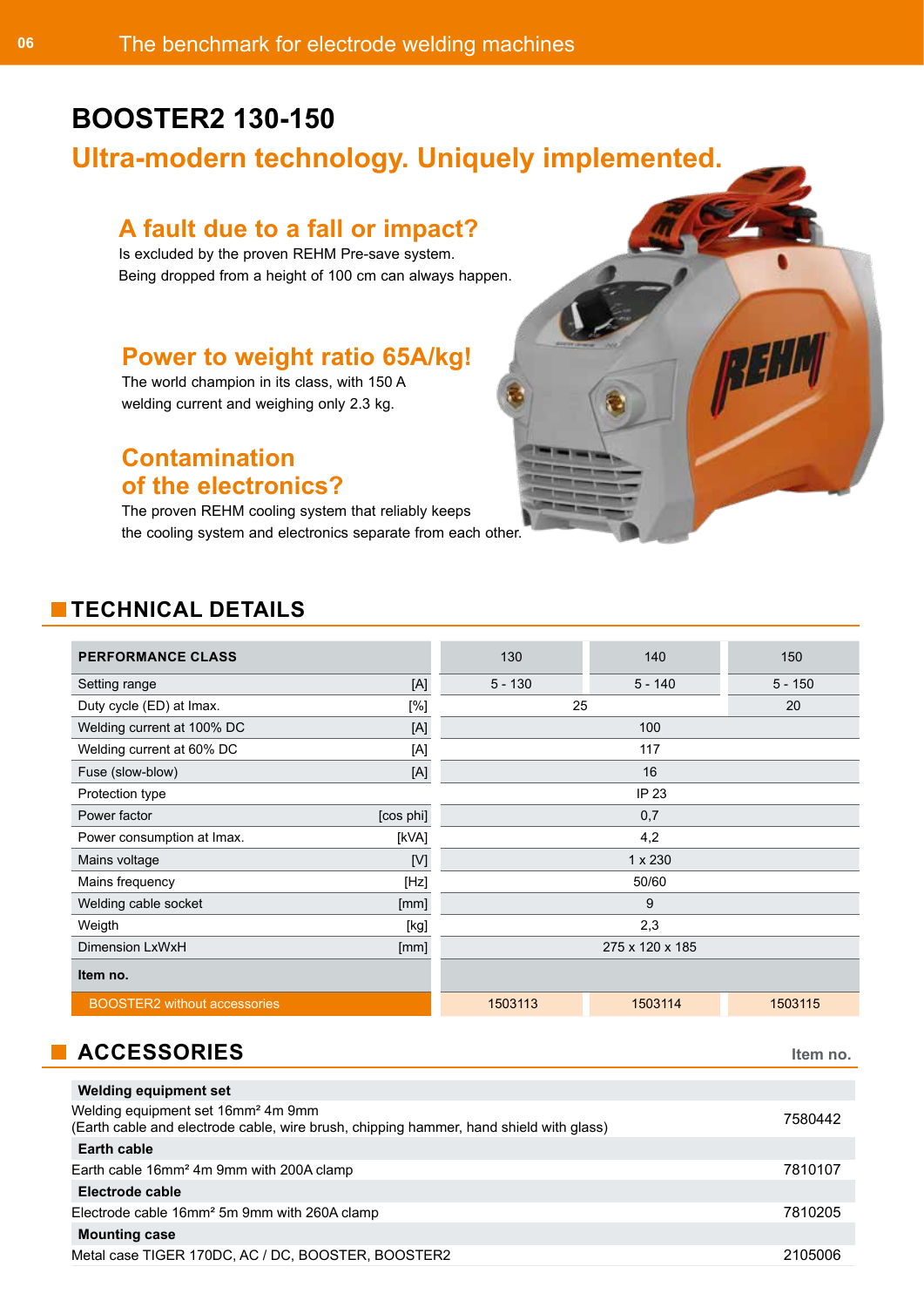

BOOSTER2 when used in steel construction. Ultramobile, safe handling and full performance.

# **ULTRA MODERN AND FULLY DIGITAL. PERFECT AND RELIABLE.**

- Fully digital technology
- Ultra-fast, low-induction Inverter
- Energy cost saving IMS inverter technology
- Unique, functional appearance
- Fully insulated, protection class 2
- Suitable for generators
- Works with 100 m mains cable
- Fuse hold function
- Front and back as well as device base made of impact-resistant plastic ■ Long duty cycle
- Splash water protected according to IP 23
- Above average lifespan
- REHM warranty
- Fully digital arc management
- Intelligent automatic ignition (ICS)
- Automatic hot start
- Integrated Anti-Stick and ArcForce function

■ Arc stabilizer boost function

- High performance reserves
- Ultra-mobile use
- Easy handling
- Robust and absolute suitable for construction sites
- Carrying strap
- High mains voltage tolerances
- Space-saving (case, set)



BOOSTER2 during repair work. Always reliable and ready for use.